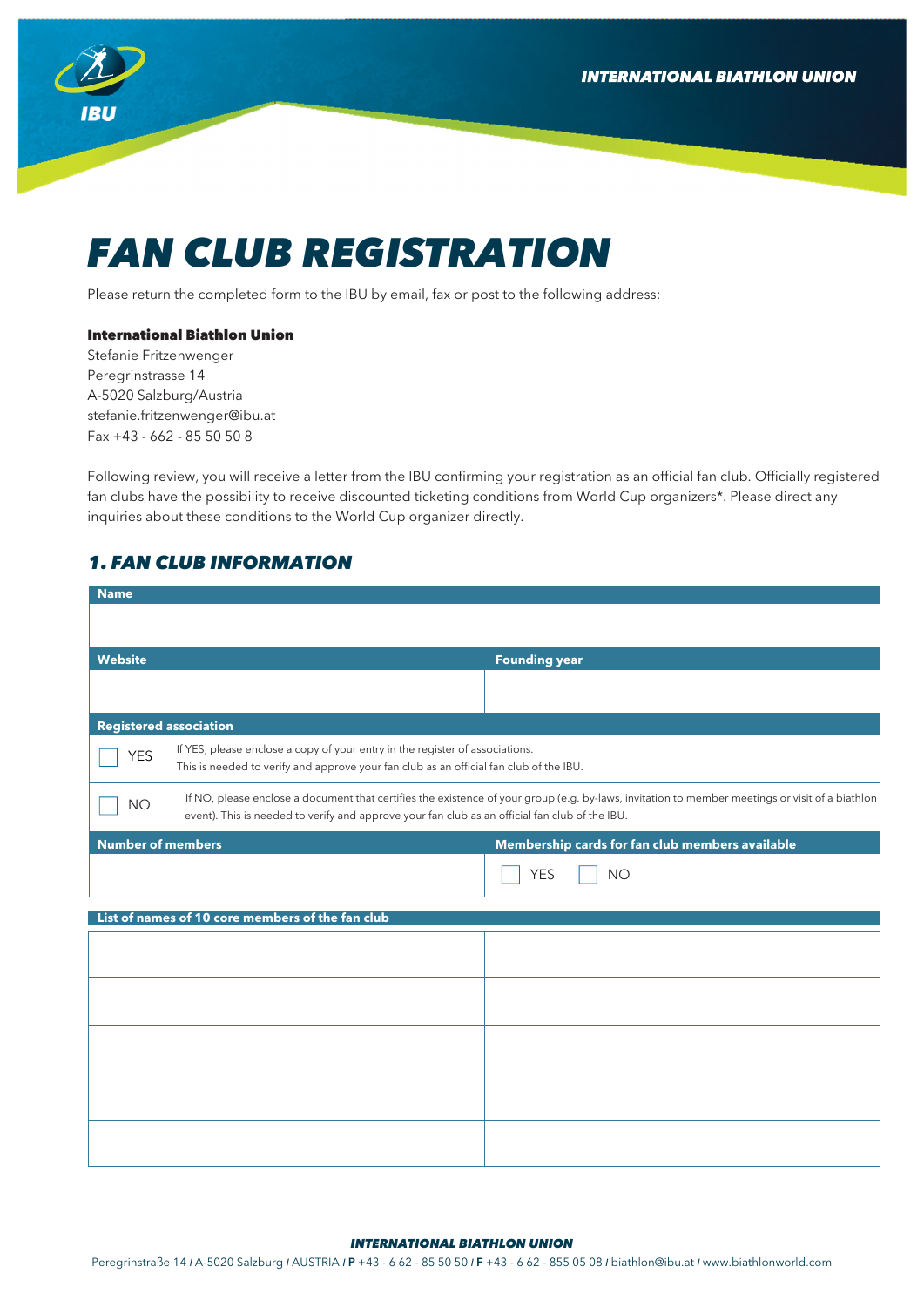

 **Planned activities (assemblies/visits/meetings)** 

## *2. FAN CLUB LEADERSHIP INFORMATION (AUTHORIZED PERSON\*)*

| Fan club leadership                                                |                  |  |
|--------------------------------------------------------------------|------------------|--|
| <b>First Name</b>                                                  | <b>Last Name</b> |  |
|                                                                    |                  |  |
|                                                                    |                  |  |
|                                                                    |                  |  |
| <b>Address</b>                                                     |                  |  |
|                                                                    |                  |  |
|                                                                    |                  |  |
| <b>Email</b>                                                       |                  |  |
|                                                                    |                  |  |
|                                                                    |                  |  |
| <b>Telephone</b>                                                   | Fax              |  |
|                                                                    |                  |  |
|                                                                    |                  |  |
|                                                                    |                  |  |
| If different (from leadership), contact person for correspondence: |                  |  |
| <b>First Name</b>                                                  | <b>Last Name</b> |  |
|                                                                    |                  |  |
|                                                                    |                  |  |
| <b>Address</b>                                                     |                  |  |
|                                                                    |                  |  |
|                                                                    |                  |  |
|                                                                    |                  |  |
| <b>Email</b>                                                       | <b>Telephone</b> |  |

| Email | Telephone |
|-------|-----------|
|       |           |
|       |           |
|       |           |
| Fax   |           |
|       |           |
|       |           |
|       |           |